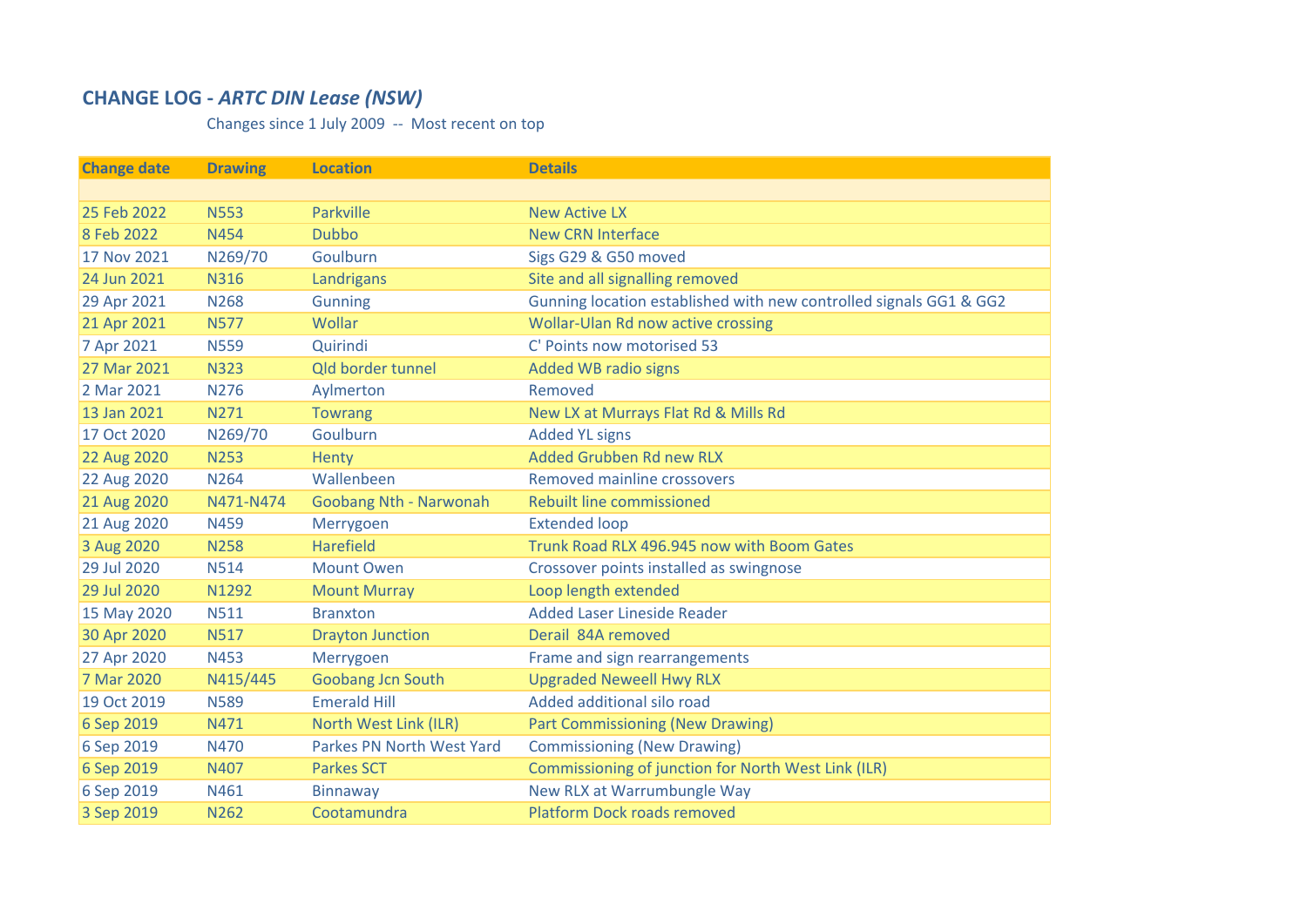| 10 Jul 2019  | <b>N454</b>      | <b>Dubbo</b>                      | New active Ped Crossing at Myall St                         |
|--------------|------------------|-----------------------------------|-------------------------------------------------------------|
| 23 May 2019  | N456,459         | <b>Fletchers Siding, Mendoora</b> | <b>RLX changes</b>                                          |
| 23 May 2019  | N301             | <b>Telerah</b>                    | CTC sign removed                                            |
| 4 May 2019   | N407             | <b>SCT Parkes</b>                 | Added new loop points                                       |
| 22 Mar 2019  | N285,9,91,95 MFN |                                   | Remove weighbridge on 285 & other minor corrections         |
| 14 Mar 20-19 | N301 > >         | <b>North Coast Line</b>           | <b>Update of details</b>                                    |
| 9 Mar 2019   | <b>N598</b>      | Milguy                            | Corrected siding length                                     |
| 21 Feb 2091  | <b>N281</b>      | <b>Moorebank Junction</b>         | Add junction signals                                        |
| 4 Jan 2019   | N406-13          | <b>Broken Hill Line</b>           | Drawings renumbered to 401-408 range                        |
| 19 Dec 2018  | <b>N594</b>      | Narrabri Junction                 | Old Turrawan Rd RLX now Axle Counter                        |
| 11 Dec 2018  | <b>N597</b>      | <b>Morree</b>                     | Bulus Rd RL: X now axle counter                             |
| 14 Nov 2018  | <b>N455</b>      | <b>Dubbo Yard</b>                 | Added new notice re tracks 8 & 9                            |
| 3 Jul 2018   | N272, 273        | Exeter                            | Some signals equipped with tilt masts                       |
| 1 Jun 2018   | <b>N253</b>      | <b>Henty/Culcairn</b>             | RLX at Baird St and Yankee Rd now equipped with Boom Gates  |
| 10 May 2018  | <b>N276</b>      | <b>Tennesee</b>                   | Signal converted to 'Controlled' 113.4 >> TE2, 113.5 >> TE1 |
| 7 May 2018   | N281-282         | Glenfield                         | Added non-commissioned points 225B & 224A for future MIT    |
| 18 Mar 2018  | <b>N558</b>      | <b>Willow Tree</b>                | Merriwa Rd RLX now has active Ped Xing                      |
| 18 Mar 2018  | <b>N552</b>      | Aberdeen                          | Rouchel Rd RLX now has BB                                   |
| 2 Feb 2018   | N308,315         | <b>North Coast line</b>           | Removed reference to Coast C control desk                   |
| 24 Nov 2017  | N281/2           | Glenfield                         | Drawing re-arrangement a/c commection for Moorebank IT      |
| 15 Nov 2017  | N251             | Albury                            | Signal displays amended                                     |
| 11 Nov 2017  | N269, 270        | <b>Goulburn South</b>             | Signal displays amended                                     |
| 22 Sep 2017  | N406             | <b>Broken Hill</b>                | <b>Inserted missing signal BH36</b>                         |
| 22 Sep 2017  | <b>N283</b>      | Leightonfield                     | Position of LF8 corrected to n.p.s                          |
| 22 Sep 2017  | <b>N273</b>      | <b>Moss Vale</b>                  | Position of MV74 corrected to n.p.s                         |
| 29 Aug 2017  | N265(239)        | Cunningar                         | New layout commissioned                                     |
| 11 Aug 2017  | N1293            | Dombarton                         | Revised signal displays                                     |
| 11 Aug 2017  | N273-279         | South Line                        | Revised signal displays                                     |
| 8 Jul 2017   | N292             | <b>Cooks River</b>                | Rearranged west end of run around                           |
| 26 Jun 2017  | <b>N254</b>      | <b>The Rock</b>                   | Yerong St RLX now with Boom gates                           |
| 3 Jun 2017   | <b>N572</b>      | Denman                            | Merriwa Rd RLX now Axle Counter                             |
| 2 Jun 2017   | Q351             | Tamrookum                         | <b>Siding extended</b>                                      |
| 2 Jun 2017   | <b>N323</b>      | Wiangaree                         | <b>RLX now Boom Gates</b>                                   |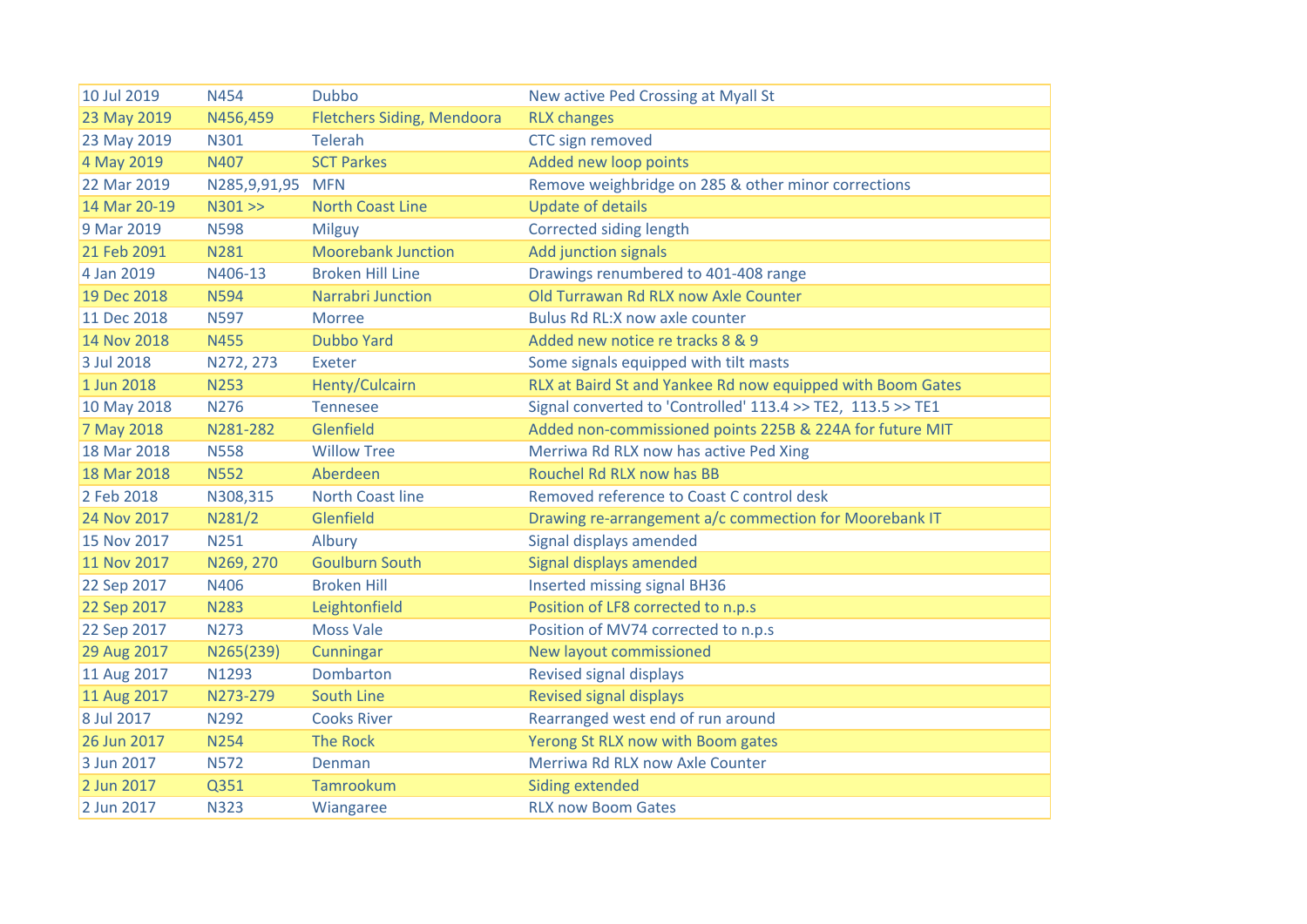| 2 Jun 2017  | <b>N322</b> | <b>Kyogle</b>                   | <b>Siding extended</b>                                            |
|-------------|-------------|---------------------------------|-------------------------------------------------------------------|
| 27 May 2017 | N273        | Exeter                          | <b>Removed Hot Box Detector</b>                                   |
| 17 May 2017 | Q352        | <b>Bromelton SCT</b>            | Modified end point of dual rail                                   |
| 22 Mar 2017 | N418        | Stockinbingal                   | Commissioning of yard re-organisation                             |
| 10 Mar 2017 | <b>N318</b> | Grafton                         | Fry St RLX now FL & BG                                            |
| 13 Feb 2017 | N317        | Kungala                         | Re-positioned sig 42-4                                            |
| 23 Jan 2017 | <b>N306</b> | <b>Bulliac &amp; Gloucester</b> | Loop lengths                                                      |
| 16 Jan 2017 | <b>N259</b> | Junee                           | Added Olympic Hwy bridge (north of Junee)                         |
| 12 Jan 2017 | Q352        | <b>Bromelton SCT</b>            | New terminal connection added                                     |
| 12 Jan 2017 | <b>N597</b> | <b>Moree East Siding</b>        | New grain siding opened                                           |
| 27 Nov 2016 | N253-275    | <b>Main South Line</b>          | Signal review and update                                          |
| 31 Oct 2016 | N417        | <b>Bribbaree</b>                | MLI X correctly located to non-preferred side                     |
| 20 Oct 2016 | N406        | <b>Broken Hill</b>              | <b>Relocated signal BH5</b>                                       |
| 14 Oct 2016 | N454        | <b>Dubbo</b>                    | <b>Reloated signal DO2</b>                                        |
| 8 Oct 2016  | N251,2,4,6  | South Line                      | Minor signal locations upgraded                                   |
| 29 Sep 2016 | <b>N302</b> | Paterson                        | Goods siding stub removed                                         |
| 26 Sep 2016 | N286-N288   | Enfield                         | Sheet re-arrangements and introduction of Enfield Yard Drg (N248) |
| 21 Aug 2016 | N304/5      | <b>Stroud Road</b>              | Sheet re-arrangement                                              |
| 18 Aug 2016 | N242        | <b>South Maurlan</b>            | New drawing - Private Branch                                      |
| 18 Aug 2016 | <b>N216</b> | Frampton                        | <b>Location dismantled</b>                                        |
| 15 Jul 2016 | N453        | <b>Naromine</b>                 | <b>Naromine East removed</b>                                      |
| 29 Jun 2106 | N267        | <b>Yass Junction</b>            | Minor location changes                                            |
| 17 Jun 2016 | <b>N454</b> | <b>Dubo West</b>                | RLX ID56 upgraded                                                 |
| 17 Jun 2016 | N456        | <b>Fletchers Siding</b>         | <b>Measurements added</b>                                         |
| 31 May 2016 | <b>N252</b> | Table op                        | RLX 228 Equipped with prefictor & Boom gates                      |
| 10 May 2016 | N279        | Menagle                         | Decommissioning of Down Wayside Monitoring                        |
| 9 May 2016  | N451-N454   | <b>Goobang Jcn-Minore BP</b>    | Pages renumbering & commissioning of PTOS                         |
| 7 May 2016  | N581-N582   | Gulgong - Merrygoen             | Pages renumbering & commissioning of PTOS                         |
| 7 May 2016  | N456-N459   | <b>Merrygoen-Troy Junction</b>  | Pages renumbering & commissioning of PTOS                         |
| 4 May 2016  | N293        | <b>Botany yard</b>              | Added Banksmeadow Waste Transfer terminal                         |
| 14 Apr 2016 | <b>N597</b> | Morree - Moree South            | <b>Commissioning of PTOS</b>                                      |
| 14 Apr 2016 | N457-N464   | Merrygoen-Gap                   | Pages renumbering & commissioning of PTOS                         |
| 4 Apr 2016  | N456        | <b>Troy Junction</b>            | New active RLX60 @ 468.721                                        |
| 24 Mar 2016 | N1292       | <b>Summit Tank</b>              | Frame B and engineers siding removed                              |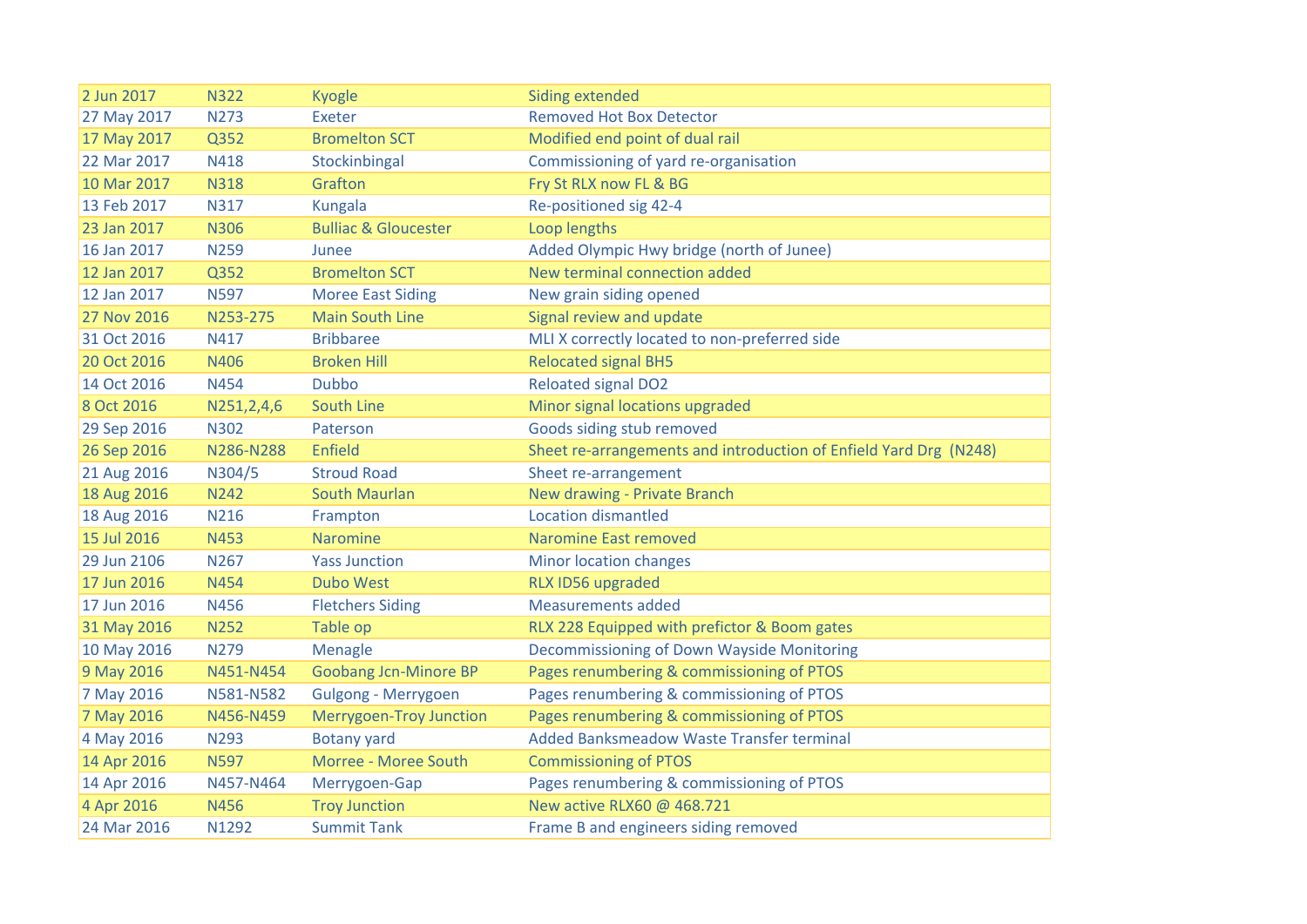| 4 Mar 2016  | <b>N273</b> | <b>Moss Vale</b>                | <b>NSW Trains Siding area defined</b>                              |
|-------------|-------------|---------------------------------|--------------------------------------------------------------------|
| 7 Feb 2016  | <b>N453</b> | <b>Minore</b>                   | <b>Added signals</b>                                               |
| 3 Jan 2016  | <b>N265</b> | <b>Demondrille</b>              | Cowra line disconnected & Up main straight-railed                  |
| 6 Nov 2015  | N460        | <b>Bakana</b>                   | RLX now axle counter controlled                                    |
| 26 Sep 2015 | N418        | Stockinbingal                   | Surplus track removed                                              |
| 11 Aug 2015 | N266        | Goondah                         | Goondah Rd RLX is ID358                                            |
| 5 Aug 2015  | <b>N322</b> | Nammoona                        | Amended signal number displays                                     |
| 19 Jun 2015 | <b>N455</b> | <b>Dubbo</b>                    | Triangle additions - pts 112,114 Signals 43, 48                    |
| 17 Jun 2015 | <b>N279</b> | Menangle                        | Wayside Monitorinr installed on Down Main                          |
| 17 Jun 2015 | Q351        | Tamrookum                       | Private road re-positioned                                         |
| 17 Jun 2015 | <b>N285</b> | EnfieldWest                     | <b>Signal corrections</b>                                          |
| 30 May 2015 | N410        | Matakana                        | Signalling re-arrangement (of MLI's)                               |
| 14 Apr 2015 | <b>N455</b> | <b>Dubbo</b>                    | Removed Frame G and associated siding                              |
| 24 Mar 2015 | Q351        | Tamrookum                       | <b>Added ID of RLX</b>                                             |
| 24 Mar 2015 | <b>N310</b> | Rossglen                        | <b>Added ID of RLX</b>                                             |
| 4 Feb 2015  | <b>N304</b> | <b>Dungog</b>                   | Revised some signal head depictions & added Dungog Nth Loop length |
| 2 Feb 2015  | N409        | <b>Kinalung</b>                 | <b>Corrected TO number</b>                                         |
| 2 Feb 2015  | <b>N408</b> | <b>Darnick</b>                  | <b>Corrected TO number</b>                                         |
| 27 Jan 2015 | <b>N454</b> | <b>Dubbo</b>                    | <b>Goods Sidings removed</b>                                       |
| 27 Jan 2015 | N411        | Condobolin                      | <b>Grain siding now Grain Corp</b>                                 |
| 14 Nov 2014 | N294        | Port Botany                     | Inter terminal road LX removed                                     |
| 21 Oct 2014 | <b>N319</b> | Koolkhan                        | RLX 472 now upgraded and boom gates                                |
| 15 Oct 2014 | <b>N265</b> | Cunningar                       | Points renumbered to actual (103A/B)                               |
| 13 Sep 2014 | <b>N277</b> | Picton                          | Added missing signal MN27                                          |
| 28 Aug 2014 | <b>N298</b> | Campsie                         | <b>Corrected signal G12.8</b>                                      |
| 3 Aug 2014  | <b>N294</b> | Port Botany                     | Corrected geographical layout                                      |
| 4 Jul 2014  | N289-291    | Marrickville - Enfield          | Commissioing of signal upgrade                                     |
| 2 Jul 2014  | <b>N259</b> | Junee                           | Removed Frame C and all associated points                          |
| 29 Jun 2014 | <b>N294</b> | Port Botany                     | Added SICTL bew siding #4                                          |
| 21 Jun 2014 | <b>N310</b> | Rossglen                        | New active RLX @ 428.407                                           |
| 10 Jun 2014 | N7xx series | <b>Sydney MFN</b>               | Renumbered into N2xx series (280 - 299)                            |
| 3 Jun 2014  | N418        | <b>Stockinbingal-Coota West</b> | Section converted from Token working to rail vehicle detection     |
| 29 May 2014 | N453        | Narromine                       | RLX ID59 fitted with boom gates                                    |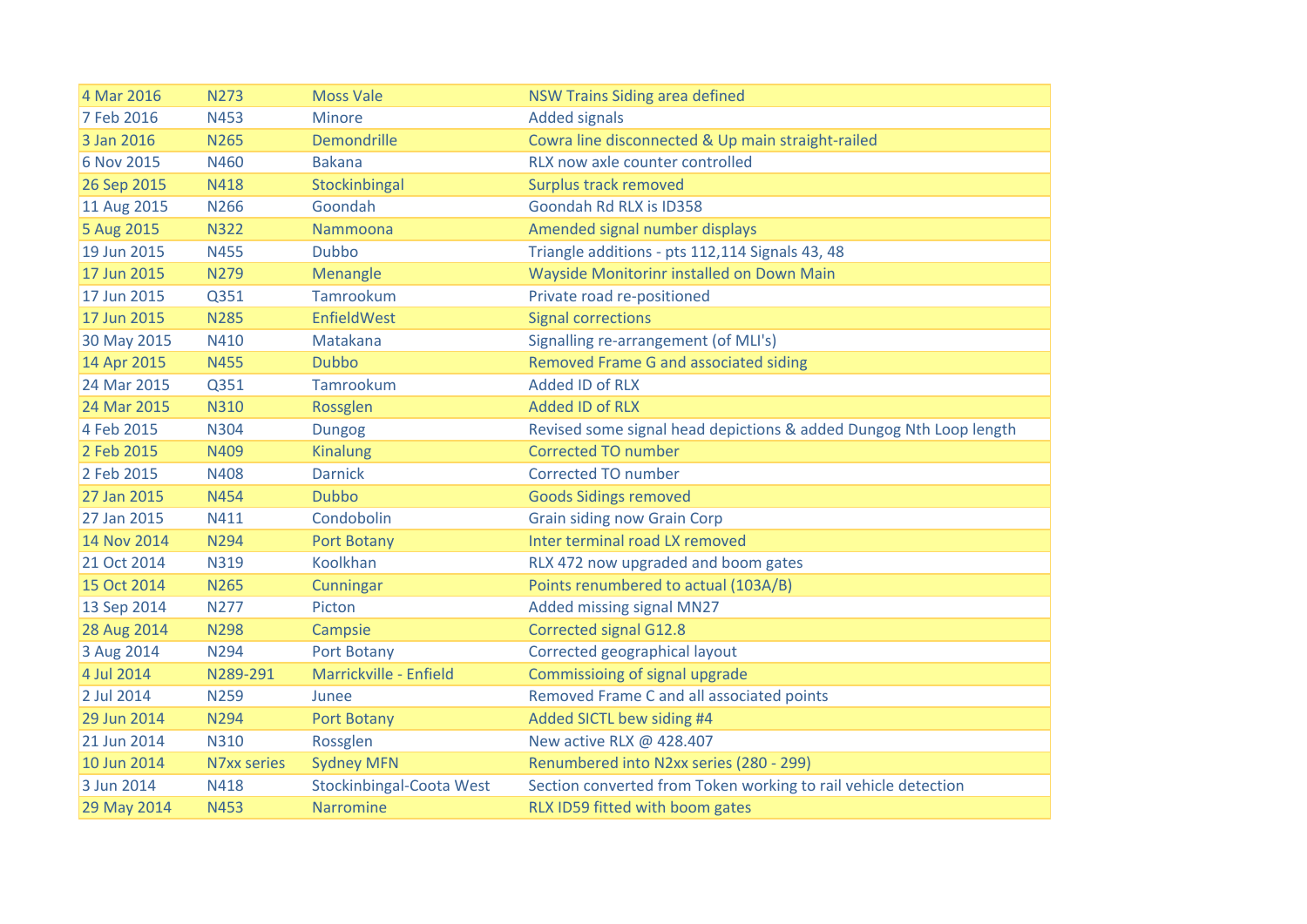| 26 Feb 2014 | <b>N275</b> | Mittagong                     | Removal of surplus points                                        |
|-------------|-------------|-------------------------------|------------------------------------------------------------------|
| 17 Dec 2013 | N707&717    | <b>Sydney MFN</b>             | <b>Amended limitation of ARTC</b>                                |
| 26 Nov 2013 | N271        | Marulan                       | Removed "C" Xover                                                |
| 29 Sep 2013 | N700 series | <b>MFN</b>                    | 702-3-4-5-6-15-17 Refernces to RailCorp changed to Sydney Trains |
| 30 Aug 2013 | <b>N455</b> | <b>Dubbo</b>                  | J frame out of service                                           |
| 7 Aug 2013  | <b>N306</b> | Gloucester                    | New active RLX 446 - Philip Street                               |
| 28 Jul 2013 | <b>N273</b> | Henty                         | <b>Re-instated Henty West</b>                                    |
| 12 Jul 2013 | <b>N720</b> | <b>Port Botany</b>            | Penrhyn Rd RLX removed                                           |
| 12 Jul 2013 | <b>N314</b> | Macksville                    | Tilly Willy Rd now has protected Ped Crossing                    |
| 11 Jul 2013 | <b>N306</b> | Gloucester                    | Philp St RLX moved                                               |
| 10 Jul 2013 | <b>N305</b> | <b>Wards River</b>            | Altered the distance of RLX ID601                                |
| 6 Jun 2013  | <b>N314</b> | <b>Macksville</b>             | <b>Signalling rationalisation</b>                                |
| 31 May 2013 |             | N311 & 313-6 North Coast Line | Added missing Intermediate section signals                       |
| 29 May 2013 | <b>N268</b> | <b>Breadalbane</b>            | <b>Added missing signals</b>                                     |
| 29 May 2013 | N407        | <b>Broken Hill</b>            | Corrected t/o 104 configuration                                  |
| 24 May 2013 | <b>N308</b> | Wingham                       | Signal and RLX re-arrangements                                   |
| 24 May 2013 | <b>N307</b> | Killawarra                    | Moved RLX 603 to this sheet                                      |
| 22 May 2013 | N261        | <b>Section</b>                | <b>Added Missing Signals</b>                                     |
| 13 May 2013 | N264        | <b>Nubba</b>                  | Corrected signal 258.8                                           |
| 30 Apr 2013 | <b>N538</b> | <b>Kooragang</b>              | Revised points 107 - 108                                         |
| 18 Apr 2013 | <b>N318</b> | Grafton                       | Corrected sig No. 45-3                                           |
| 18 Apr 2013 | <b>N304</b> | <b>Dungog</b>                 | Corrected sig No. 07-22                                          |
| 6 Apr 2013  | N271        | <b>Lynwood Junction</b>       | Commissioning new siding                                         |
| 22 Feb 2013 | N268/9      | Joppa Jcn + Goulburn          | <b>Signal corrections</b>                                        |
| 14 Feb 2013 | N416        | Wirrinya                      | New shunt notice                                                 |
| 25 Jan 2013 | <b>N308</b> | <b>Taree</b>                  | New RLX462                                                       |
| 20 Dec 2012 | <b>N277</b> | Tahmoor                       | Redbank tunnel by-passed                                         |
| 18 Dec 2012 | <b>N314</b> | Nambucca Heads                | New RLX @ 569.034                                                |
| 17 Dec 2012 | <b>N320</b> | <b>Camira Creek</b>           | New RLX @ 757.168                                                |
| 17 Dec 2012 | N701-06     | <b>SSFL</b>                   | <b>Commissioning of SSFL</b>                                     |
| 17 Dec 2012 | N279        | Glenlee                       | <b>Commissioning of SSFL</b>                                     |
| 7 Dec 2012  | N411        | Ootha                         | Oootha now only a Block Point                                    |
| 11 Nov 2012 | <b>N254</b> | <b>The Rock</b>               | Changes for TOW of Boree Creek Branch Line                       |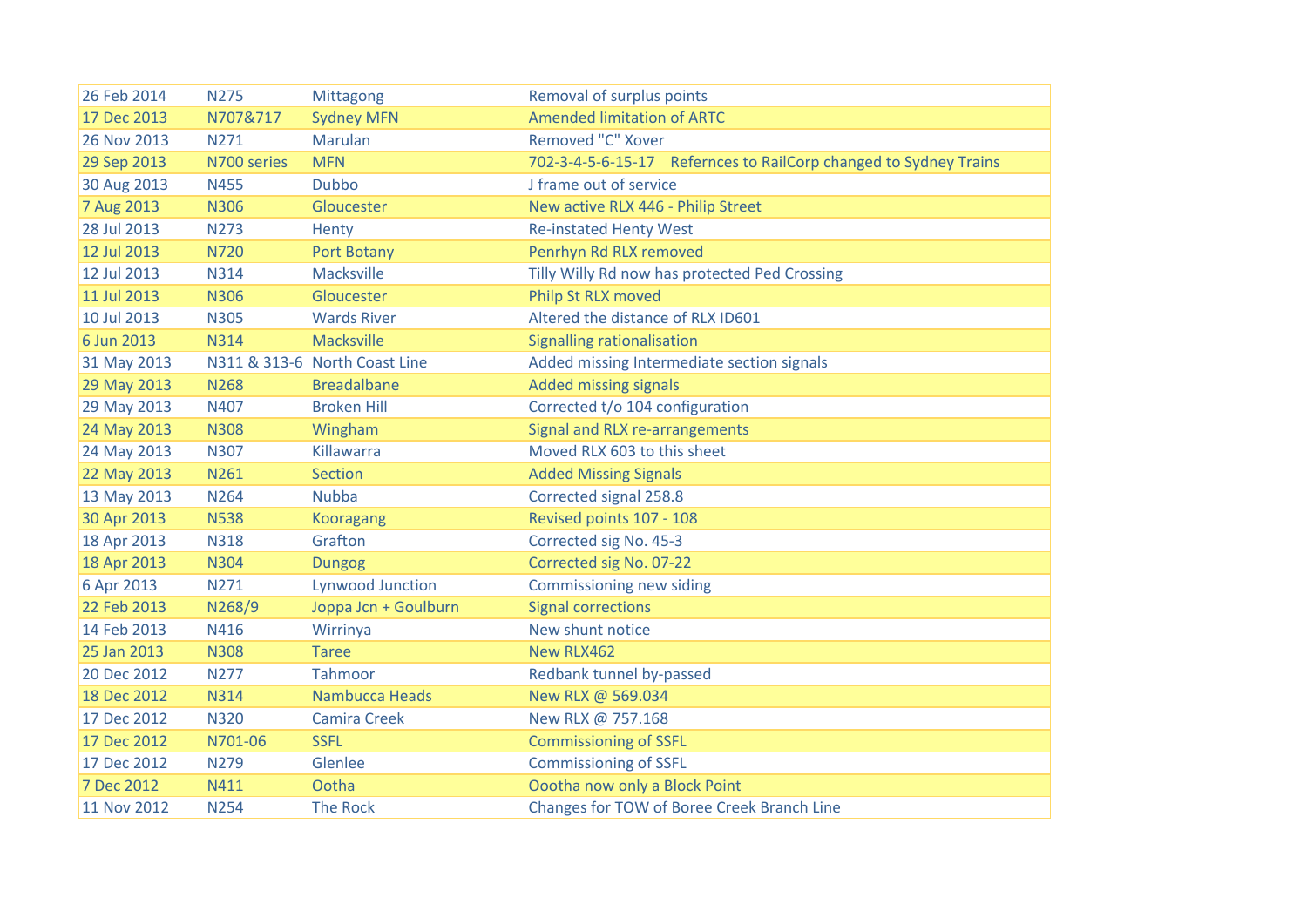| 4 Oct 2012  | N415        | <b>Parkes South</b>          | GJ123 altered                                                                      |  |
|-------------|-------------|------------------------------|------------------------------------------------------------------------------------|--|
| 4 Oct 2012  | N413        | <b>Goobang Junction</b>      | Lay of points 221                                                                  |  |
| 22 Sep 2012 | <b>N418</b> | Stockinbingal                | Changes fpr TO working on Griffith line                                            |  |
| 18 Sep 2012 | <b>N458</b> | Binnaway                     | 2H points equipped with directional Points indicator                               |  |
| 8 Sep 2012  | <b>N315</b> | Sawtell                      | Hulberts Rd RLX upgraded                                                           |  |
| 29 Jul 2012 | N269        | Joppa Junction               | Changes for implementation of Train Order working on Canberra line                 |  |
| 6 Jul 2012  | <b>N273</b> | <b>Moss Vale</b>             | MV 59, MV73 and CPs were missing                                                   |  |
| 6 Jul 2012  | <b>N274</b> | <b>Moss Vale</b>             | CP 125 was missing                                                                 |  |
| 25 Jun 2012 | <b>N315</b> | Coffs harbour                | New active RLX ID479                                                               |  |
| 31 May 2012 | N411        | Condobolin                   | Frame & Xover 'D' removed                                                          |  |
| 24 May 2012 | N271        | <b>Lynwood Junction</b>      | <b>New turnouts for Quarry Sdiding</b>                                             |  |
| 18 May 2012 | <b>N453</b> | Narromine                    | Changes for implementation of Train Order working on Cobar line                    |  |
| 23 Jan 2012 | <b>N559</b> | <b>Bells Gate</b>            | <b>Commissioning of Bells Gate Loop</b>                                            |  |
| 23 Jan 2012 | <b>N560</b> | Quipolly                     | <b>Commissioning of Bells Gate Loop</b>                                            |  |
| 11 Jan 2012 | various     | network                      | Changes throughout to reflect lease change of CRN from ARTC to JHR (eff 16/1/12)   |  |
| 9 Jan 2012  | N269        | Joppa Junction               | Signal G7 now PW/R                                                                 |  |
| 8 Dec 2011  | <b>N279</b> | Glenlee                      | <b>Bidirection working commissioned to Menangle</b>                                |  |
| 7 Dec 2011  | <b>N598</b> | Camurra                      | RLX 522 now Axel Counter                                                           |  |
| 28 Nov 2011 | N413        | <b>Goobang Jcn</b>           | N-R lay of points 221 reversed and signal GJ127 relocated and boundary noe 446.950 |  |
| 26 Nov 2011 | N453        | Narromine                    | Signal changes to Y & W                                                            |  |
| 22 Oct 2011 | <b>N577</b> | Wilpinjong                   | Commissioned new loop                                                              |  |
| 18 Sep 2011 | <b>N278</b> | Maldon                       | <b>Commissioning of B-Directional working</b>                                      |  |
| 18 Sep 2011 | <b>N277</b> | Picton                       | <b>Commissioning of B-Directional working</b>                                      |  |
| 8 Sep 2011  | N410        | Matakana                     | Added new TO on loop for siding                                                    |  |
| 31 Aug 2011 | <b>N305</b> | <b>Craven North</b>          | <b>Stratford Colliery Loop changed</b>                                             |  |
| 25 Aug 2011 | <b>N315</b> | <b>Bonville</b>              | Bonville Ck km corrected                                                           |  |
| 1 Aug 2011  | <b>N720</b> | <b>Port Botany</b>           | Re-arrangement of crossover 176                                                    |  |
| 29 Jul 2011 | N262        | Cootamundra                  | <b>Added Dirnaseer Rd Bridge</b>                                                   |  |
| 29 Jul 2011 | N261        | Cootamundra                  | Added SL at Cowcumbla Rd                                                           |  |
| 16 Jul 2011 | N279        | <b>Glenlee-Menangle Park</b> | New crossovers 93, 94, 95                                                          |  |
| 1 Jul 2011  | N595-598    | <b>Narrabri-North Star</b>   | Transferred to ARTC Lease from CRN - new Drawings                                  |  |
| 1 Jul 2011  | N585-594    | Gap-Narrabri Jcn             | Transferred to ARTC Lease from CRN - new Drawings                                  |  |
| 20 Jun 2011 | N704/5      | <b>SSFL</b>                  | Enfield West to Leightonfield commissioned                                         |  |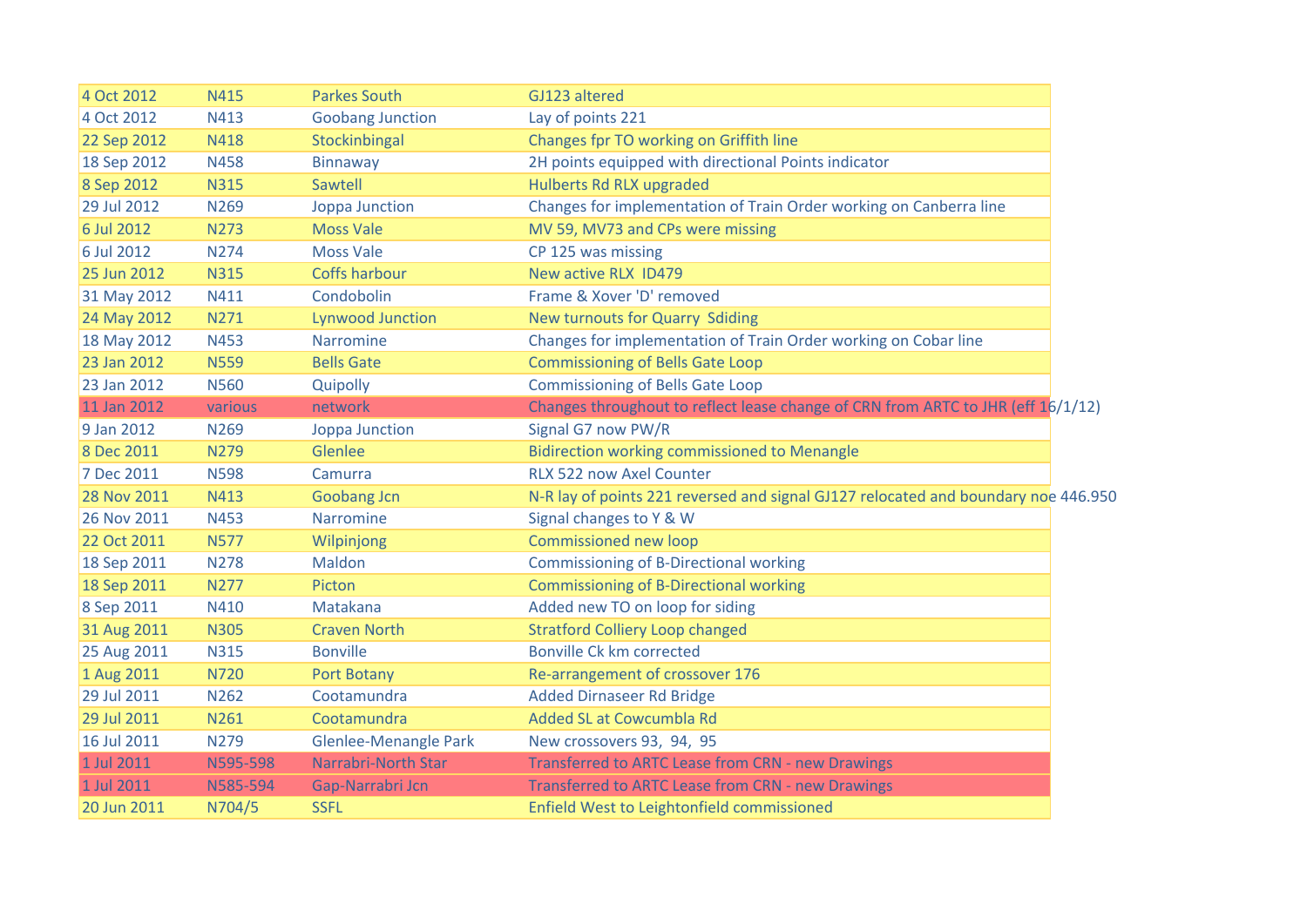| 21 May 2011 | N406                 | <b>Broken Hill</b>    | TO 319 to Perilya commissioned                                    |
|-------------|----------------------|-----------------------|-------------------------------------------------------------------|
| 13 May 2011 | <b>N406</b>          | <b>Broken Hill</b>    | TO 319 to Perilya installed                                       |
| 13 May 2011 | <b>N278</b>          | Picton                | Down Refuge & Siding removed                                      |
| 20 Apr 2011 | N271                 | <b>Marulan</b>        | Signal 197.5 moved for new road bridge                            |
| 22 Mar 2011 | <b>N254</b>          | <b>Yerong Creek</b>   | Several signals were wrongly labelled                             |
| 21 Mar 2011 | <b>N253</b>          | <b>Henty</b>          | Signal 9-4 no longer exists                                       |
| 28 Feb 2011 | Q352                 | <b>Bromelton</b>      | T/O 53 & derail rearranged. Loop length corrected                 |
| 15 Feb 2011 | <b>N309</b>          | <b>Kundle Kundle</b>  | Devlopment of RLX ID466                                           |
| 18 Dec 2010 | <b>N308</b>          | Taree                 | Overpass should be Wingham Road                                   |
| 18 Dec 2010 | <b>N310</b>          | <b>Herons Creek</b>   | RLX has boom gates                                                |
| 18 Dec 2010 | <b>N320</b>          | Raeleigh              | Siganls use new designation                                       |
| 11 Dec 2010 | <b>N318</b>          | Grafton               | Grafton City G5 TO o.o.s and Grafton Yard track E-> G frame added |
| 10 Dec 2010 | <b>N454</b>          | <b>Troy Junction</b>  | Sig TJ20/21 renumbered                                            |
| 10 Dec 2010 | N451                 | <b>Alectown West</b>  | E frame o.o.s                                                     |
| 10 Dec 2010 | <b>N305</b>          | <b>North Craven</b>   | <b>TO56 renumbered</b>                                            |
| 10 Dec 2010 | <b>N279</b>          | Glenlee               | <b>Major Signal alterations</b>                                   |
| 10 Dec 2010 | <b>N259</b>          | Junee                 | Frames 1C & 4C o.o.s                                              |
| 10 Dec 2010 | <b>N255</b>          | <b>Uranquinty</b>     | Frames B & C o.o.s                                                |
| 10 Dec 2010 | <b>N253</b>          | Henty                 | C Vframe unusable. Added Sig 09-30                                |
| 10 Dec 2010 | <b>N252</b>          | <b>Table Top</b>      | Loop o.o.s                                                        |
| 10 Dec 2010 | N251                 | Albury                | Frame H o.o.s                                                     |
| 26 Nov 2010 | N413                 | <b>Goobang Jcn</b>    | Corrected number of Up main Home                                  |
| 26 Nov 2010 | <b>N279</b>          | Macarthur             | New signalling for SSFL                                           |
| 17 Nov 2010 | Q353                 | <b>Acacia Ridge</b>   | <b>Additional signal details</b>                                  |
| 2 Nov 2010  | N459                 | Connemarra            | Loop now dead end                                                 |
| 2 Nov 2010  | <b>N454</b>          | <b>Dubbo</b>          | <b>Track removed</b>                                              |
| 27 Oct 2010 | N416                 | Quandialla            | New loop commissioned                                             |
| 27 Oct 2010 | N314,315,319 General |                       | Minor errors corrected                                            |
| 27 Oct 2010 | N307-8               | <b>Various</b>        | Minor errors corrected                                            |
| 26 Oct 2010 | <b>N313</b>          | <b>Kempsey</b>        | Added missing signal 30-14 & corrected other station codes        |
| 16 Oct 2010 | <b>N535</b>          | <b>Bullock Island</b> | Added Xover to Brambles Loop                                      |
| 16 Oct 2010 | <b>N251</b>          | Albury                | <b>Added Signal AY163</b>                                         |
| 1 Oct 2010  | N410-11              | Kiacatoo              | New Loop                                                          |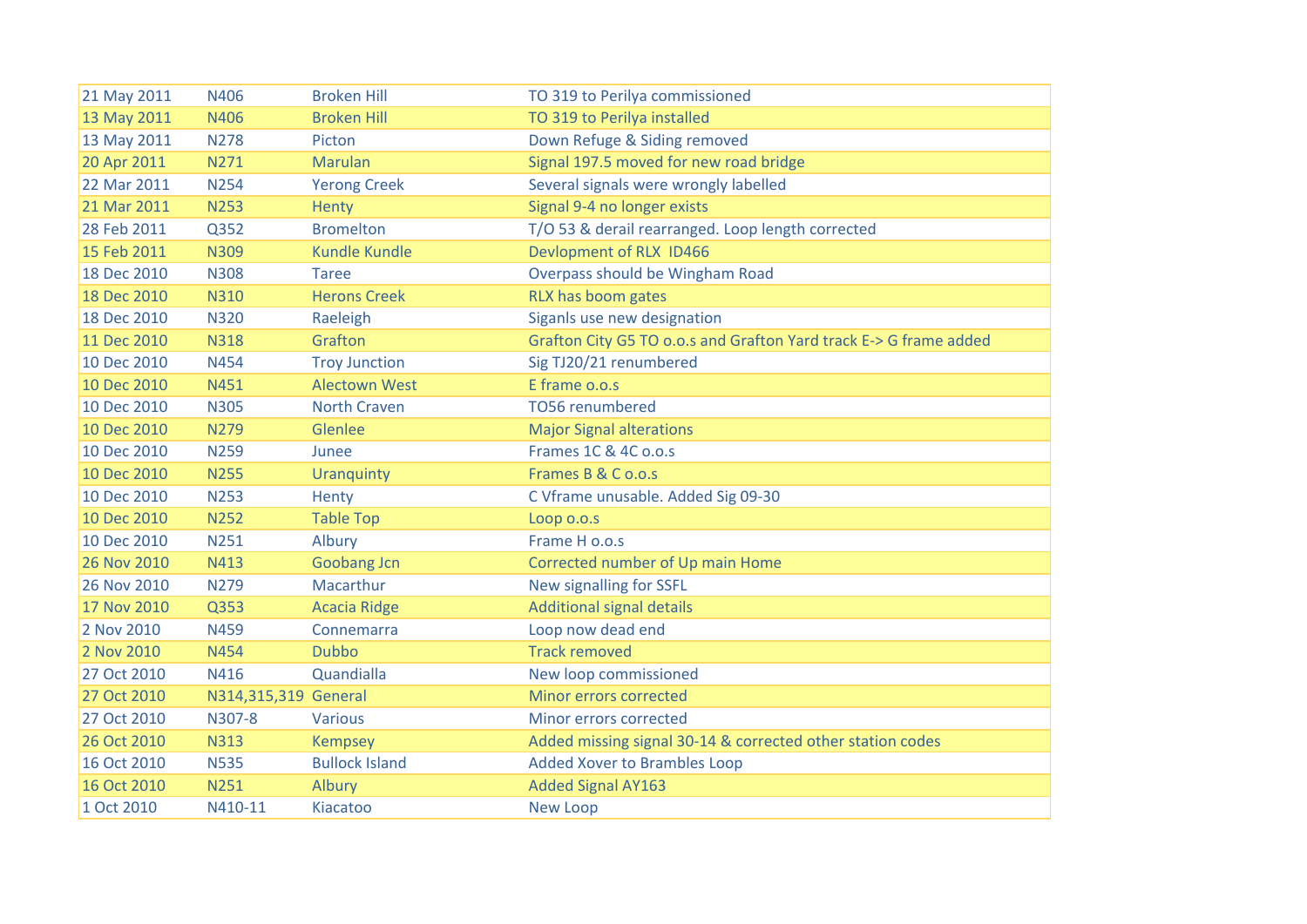| 28 Sep 2010 | N413           | <b>Goobang Junction</b>            | Signal designations 133 & 131 corrected                                    |
|-------------|----------------|------------------------------------|----------------------------------------------------------------------------|
| 8 Sep 2010  | N304           | <b>Dungog</b>                      | <b>Missing Signals added</b>                                               |
| 8 Sep 2010  | <b>N305</b>    | <b>Duralie</b>                     | <b>Missing Signals added</b>                                               |
| 8 Sep 2010  | <b>N512</b>    | <b>Drayton Junction</b>            | <b>Missing Signals added</b>                                               |
| 3 Sep 2010  | <b>N415</b>    | <b>Stockinbinbal - Parkes line</b> | <b>Chages to implement Train Order Working</b>                             |
| 3 Sep 2010  | N416           | <b>Stockinbinbal - Parkes line</b> | <b>Chages to implement Train Order Working</b>                             |
| 3 Sep 2010  | N417           | <b>Stockinbinbal - Parkes line</b> | <b>Chages to implement Train Order Working</b>                             |
| 3 Sep 2010  | N418           | <b>Stockinbinbal - Parkes line</b> | <b>Chages to implement Train Order Working</b>                             |
| 2 Sep 2010  | <b>N459</b>    | <b>Spring Ridge</b>                | Tungenbone Rd RLX is Axle Counter                                          |
| 20 Aug 2010 | N273           | Exeter                             | <b>Removed X overs</b>                                                     |
| 16 Aug 2010 | N267           | <b>Yass Junction</b>               | <b>Amended Signals</b>                                                     |
| 16 Aug 2010 | <b>N720</b>    | Port Botany                        | <b>New Active RLX</b>                                                      |
| 13 Aug 2010 | N409           | Ivanhoe                            | new Loop                                                                   |
| 21 Jul 2010 | N251           | Albury                             | Sig changes                                                                |
| 14 Jul 2010 | All drawings   |                                    | Major review of all active RLX and ID numbers. Changes as required. Listed |
|             | with an active |                                    | below - 1 drawing with RLX added                                           |
| 14 Jul 2010 | <b>N301</b>    | Oakhampton                         | Added missing RLX at Oakhampton Rd                                         |
| 11 Jul 2010 | <b>N305</b>    | <b>Wards River</b>                 | Terreel Rd LX = ID 601, Woods RD LX = ID602                                |
| 11 Jul 2010 | <b>N308</b>    | Wingham                            | Dollys Flat Rd LX = ID603                                                  |
| 11 Jul 2010 | <b>N313</b>    | <b>Kempey</b>                      | Collombatti Link Rd LX = ID604                                             |
| 11 Jul 2010 | <b>N314</b>    | Eungai                             | South Bank Rd LX = ID605, Browns Crossing LX = ID606                       |
| 11 Jul 2010 | <b>N316</b>    | Nana Glen                          | Eastbank Rd LX = $1D607$                                                   |
| 11 Jul 2010 | <b>N320</b>    | Leville                            | Shannonrook Rd LX = ID475                                                  |
| 7 Jul 2010  | N409           | <b>Trida</b>                       | <b>New Active LX</b>                                                       |
| 1 Jul 2010  | <b>N268</b>    | Cullerin                           | New active LX at 256.489                                                   |
| 25 Jun 2010 | N409           | <b>Darnick</b>                     | Active LX at Pooncarie Rd & changed mli's                                  |
| 21 Jun 2010 | N410-11        | <b>Condobolin AWB</b>              | Now on 411                                                                 |
| 18 Jun 2010 | N412           | Gunningbland                       | New Active RLX @ 496.285                                                   |
| 18 Jun 2010 | N456           | <b>Dobbo</b>                       | New Active RLX @ 465.754                                                   |
| 16 Jun 2010 |                |                                    |                                                                            |
|             | <b>N252</b>    | Ettamogah                          | Corrected track layout @ ERH                                               |
| 16 Jun 2010 | <b>N252</b>    | Gerpgery                           | Corrected several signal numbers                                           |
| 16 Jun 2010 | <b>N253</b>    | <b>Culcairn</b>                    | Passing Loop 14 commissioned                                               |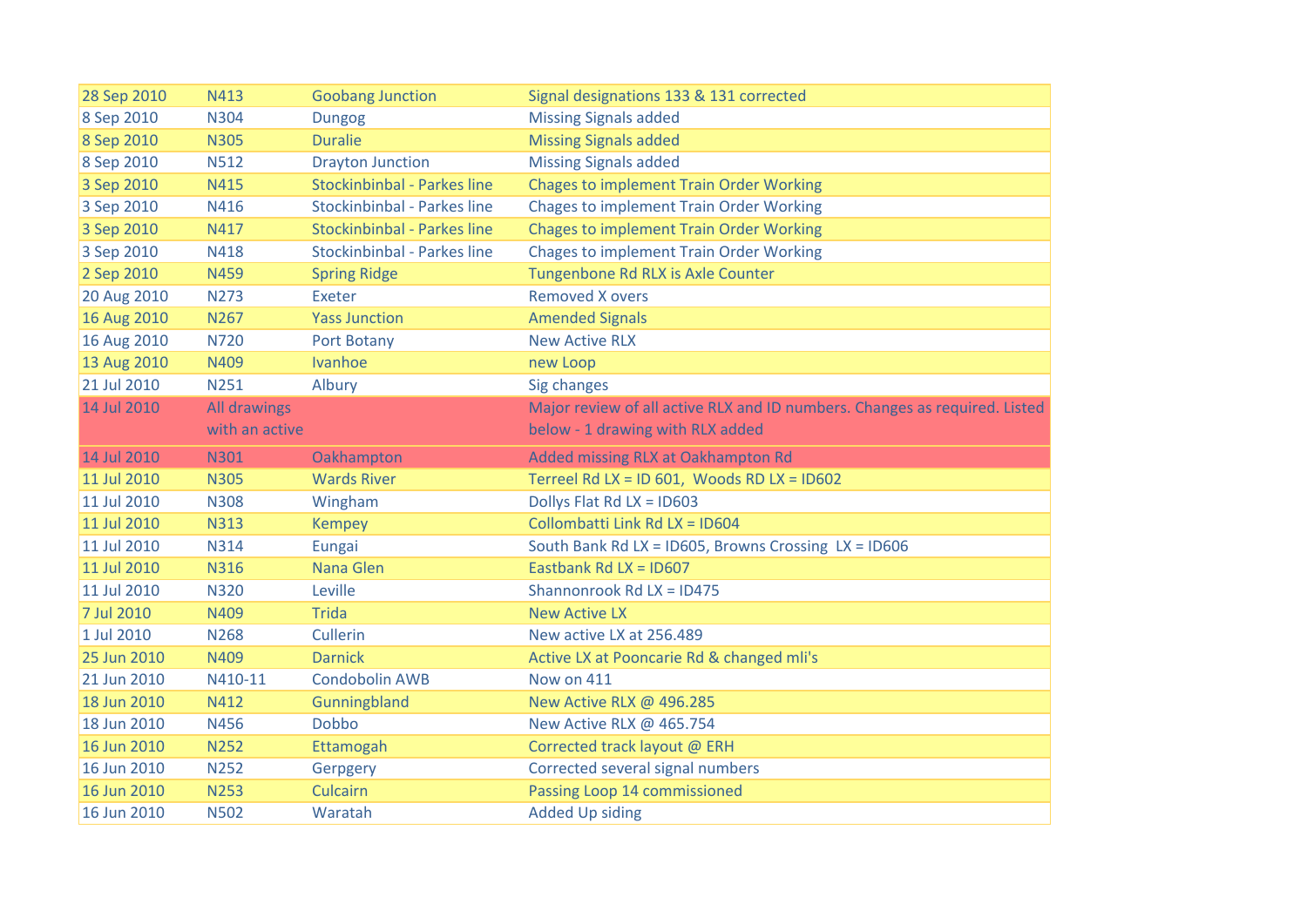| 16 Jun 2010 | <b>N511</b> | <b>Newdell Junction</b> | Added Sigs NJ 24, 165.1, 166.3, 165.2 & 166.6 |
|-------------|-------------|-------------------------|-----------------------------------------------|
| 16 Jun 2010 | <b>N512</b> | <b>Drayton Junction</b> | <b>Added Sig DJ76</b>                         |
| 16 Jun 2010 | <b>N510</b> | Singleton               | <b>RE-converted Xover 2B to manual</b>        |
| 16 Jun 2010 | Q352        | <b>Bromleton</b>        | Introduced dual gauge track                   |
| 16 Jun 2010 | Q452        | Greenbank               | Introduced dual gauge track                   |
| 15 Jun 2010 | N314        | Euangi                  | New Actice LX @ 534.282                       |
| 9 Jun 2010  | <b>N319</b> | Banyabba                | Removed                                       |
| 9 Jun 2010  | <b>N320</b> | <b>CamiraCreek</b>      | Removed                                       |
| 7 Jun 2010  | N417        | <b>Milvale</b>          | New loop under construction                   |
| 7 Jun 2010  | <b>N316</b> | Nana Glen               | New Active RLX @ 638.858                      |
| 3 Jun 2010  | N411        | Yarrabandai             | <b>Yard Re-configured</b>                     |
| 2 Jun 2010  | <b>N308</b> | <b>Taree</b>            | Moved Signal 21-2                             |
| 2 Jun 2010  | <b>N318</b> | Grafton                 | <b>Added RLX ID Numbers</b>                   |
| 2 Jun 2010  | N319        | Koolkhan                | <b>Added RLX ID Numbers</b>                   |
| 29 May 2010 | N408        | Menindee                | New Active RLX @ 1006.910                     |
| 26 May 2010 | N417        | Quandialla              | <b>New Loop Under Construction</b>            |
| 21 May 2010 | <b>N305</b> | <b>South Craven</b>     | New Active RLX @ Woods Rd                     |
| 18 May 2010 | <b>N252</b> | Gerogery                | <b>Olympic Way Overpass added</b>             |
| 18 May 2010 | <b>N253</b> | Passing Loop 14         | Developments added (not yet commissioned)     |
| 18 May 2010 | N267        | Jerrawa                 | New Active RLX ID 362                         |
| 18 May 2010 | <b>N268</b> | Oolong                  | New Active RLX ID 360                         |
| 18 May 2010 | <b>N318</b> | Grafton                 | New Active RLX @ Carrs Peninsula Rd           |
| 18 May 2010 | <b>N319</b> | Koolkahn                | New Active RLX @ Red Lane                     |
| 18 May 2010 | N415        | Garema                  | <b>Siding Removed</b>                         |
| 18 May 2010 | N416        | Wirrinya                | New sign                                      |
| 18 May 2010 | N417        | <b>Bribbaree</b>        | New Active RLX ID 112 and MLI                 |
| 18 May 2010 | <b>N418</b> | Stockinbingal           | New Active RLXs ID 111 & 266                  |
| 30 Apr 2010 | N411        | Derriwong               | New active RLX @ 528.370 & Signal changes     |
| 30 Apr 2010 | N417        | <b>Bribbaree</b>        | New active RLX @ 500.272 & Signal changes     |
| 30 Apr 2010 | N418        | Stockinbingal           | New active RLX @ 452.764                      |
| 30 Apr 2010 | N269        | Goulburn                | Corrected km of Mundy St Bridge               |
| 21 Apr 2010 | N413        | <b>Goobang Junction</b> | New drawing link to Parkes CRN                |
| 21 Apr 2010 | N415        | <b>Parkes Triangle</b>  | New drawing link to Parkes CRN                |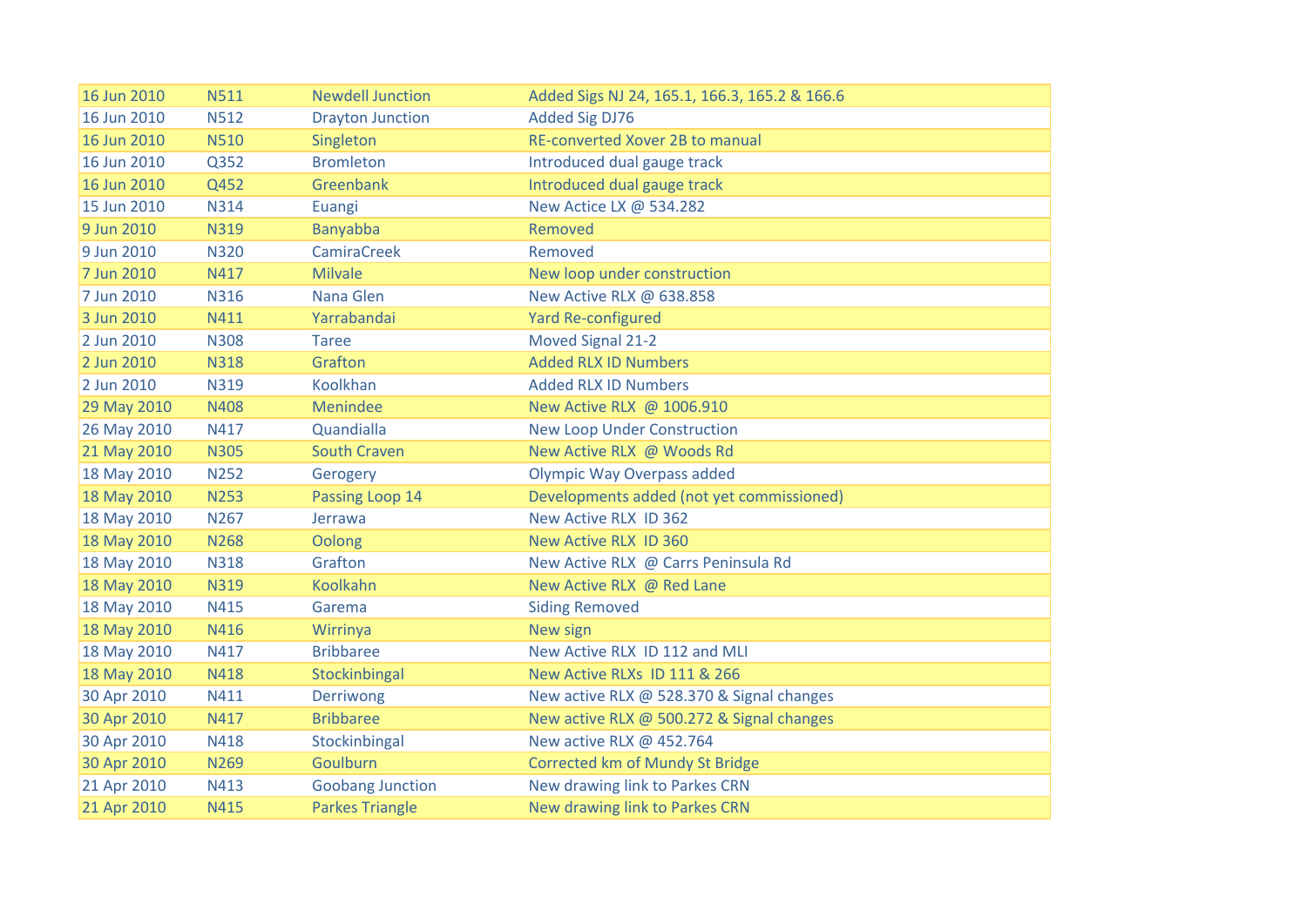| 14 Apr 2010 | N314        | Nambucca Heads     | Urunga moved to this sheet and new active RLX @ 576.075    |
|-------------|-------------|--------------------|------------------------------------------------------------|
| 14 Apr 2010 | <b>N315</b> | Raleigh            | Urunga moved to this sheet and new active RLX @ 582.820    |
| 14 Apr 2010 | <b>N323</b> | Wiangaree          | RLX ID now 499                                             |
| 10 Apr 2010 | <b>N268</b> | <b>Breadalbane</b> | LX disyances corrected                                     |
| 10 Apr 2010 | <b>N272</b> | <b>Tallong</b>     | Signal MY6 re-labelled                                     |
| 9 Apr 2010  | <b>N313</b> | <b>Kempsey</b>     | New protected L/X @ 515.875                                |
| 9 Apr 2010  | <b>N314</b> | Eungai             | New protected L/X @ 538.542                                |
| 9 Apr 2010  | <b>N320</b> | Leeville           | Removal of Leeville signalling                             |
| 9 Apr 2010  | N321        | Casino             | Changes aspect of Sig 52-3                                 |
| 9 Apr 2010  | N411        | Yarrabandri        | <b>Corrected distance</b>                                  |
| 9 Apr 2010  | <b>N459</b> | Springridge        | New protected L/X @ 557.336                                |
| 6 Mar 2010  | <b>N312</b> | <b>Kundabung</b>   | Dn Distant moved in ppn for loop extension                 |
| 19 Feb 2010 | N459        | Connemarra         | New protected L/X @ 503.480                                |
| 19 Feb 2010 | <b>N308</b> | Killawarra         | New protected L/X @ 362.886                                |
| 19 Feb 2010 | <b>N305</b> | <b>Wards River</b> | New protected L/X @ 285.084                                |
| 12 Feb 2010 | Q353        | Greenbank          | Turnouts converted to dual gauge                           |
| 12 Feb 2010 | Q351        | Glenapp            | Addedd mising engineers siding                             |
| 21 Jan 2010 | N267        | Jerrawa            | Active RLX commissioned at 296.823                         |
| 21 Jan 2010 | <b>N268</b> | Oolong             | Active RLX commissioned at 249.035 & 288.173               |
| 12 Jan 2010 | N409        | Ivanhoe            | New signalling protocol                                    |
| 21 Dec 2009 | N279        | <b>Macarthur</b>   | New XO & TO for SSFL                                       |
| 18 Dec 2009 | <b>N323</b> | Loadstone          | New road bridge                                            |
| 17 Dec 2009 | <b>N459</b> | Connemurra         | 2A points removed                                          |
| 14 Dec 2009 | N271        | <b>Carrick</b>     | <b>RLX numbered 341</b>                                    |
| 11 Dec 2009 | N271        | Carrick            | New active RLX @ 204.970                                   |
| 11 Dec 2009 | <b>N264</b> | Wallendbeen        | Minor typo                                                 |
| 11 Dec 2009 | <b>N270</b> | Goulburn           | <b>Corrected distances</b>                                 |
| 11 Dec 2009 | <b>N269</b> | Joppa Jcn          | <b>Corrected distances</b>                                 |
| 11 Dec 2009 | <b>N268</b> | Yarra              | New active RLX @ 235.186                                   |
| 11 Dec 2009 | <b>N266</b> | Galong             | Replaced last semaphore signals with 3 aspect colour light |
| 29 Nov 2009 | N415        | <b>Forbes</b>      | New RLX protection @ Bathurst St (596.163)                 |
| 16 Nov 2009 | N291        | Callawa            | Iona Park Rd RLX is predictor                              |
| 10 Nov 2009 | <b>N251</b> | Albury             | South end signal changes                                   |